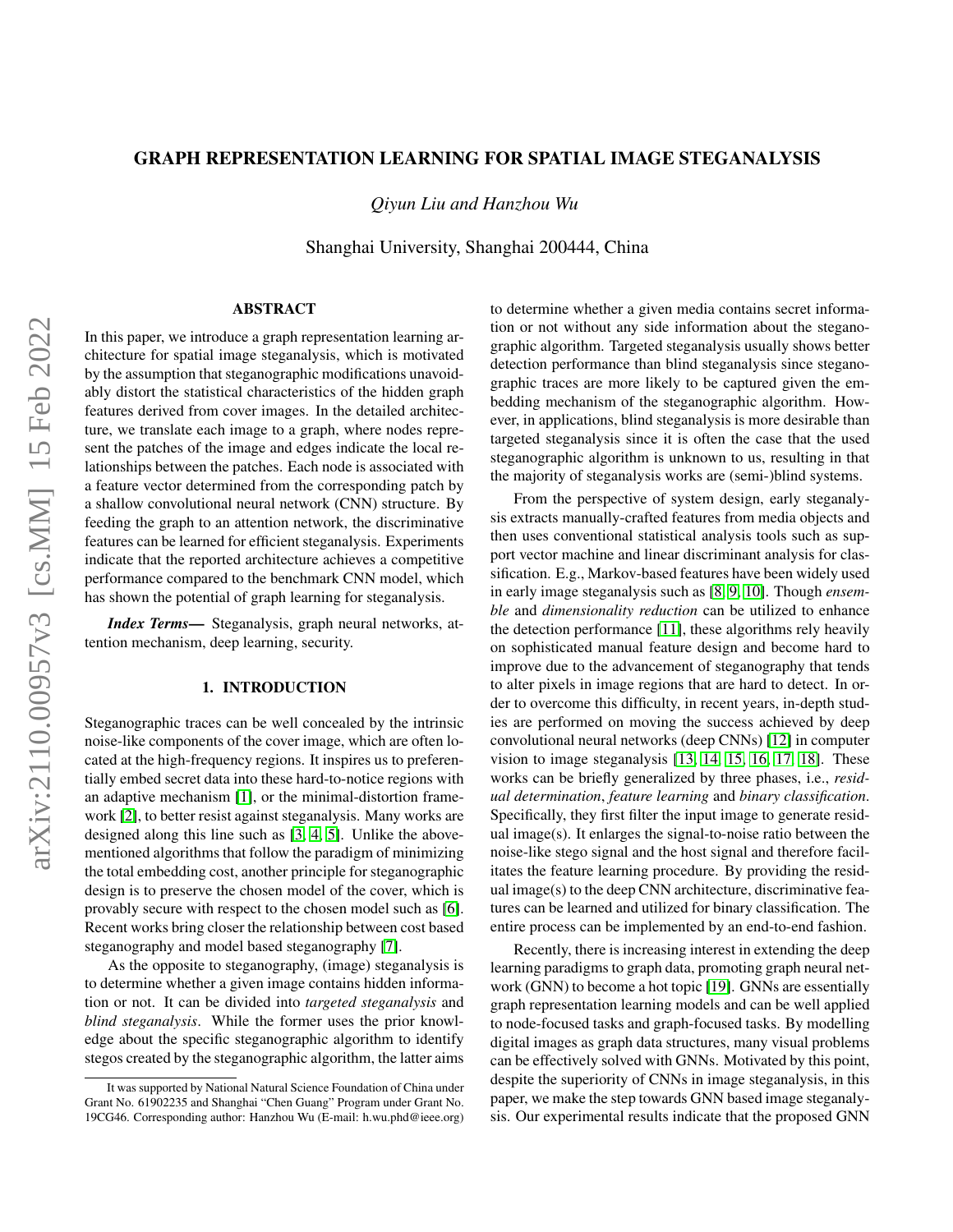

Fig. 1. Sketch for the proposed GNN based architecture for spatial image steganalysis.

based architecture achieves a competitive performance, which shows the potential of graph representation learning for image steganalysis and may inspire more advanced works.

The rest of this paper will be organized as follows. In Section 2, we detail the proposed work, followed by experimental results in Section 3. We conclude this paper in Section 4.

## 2. PROPOSED METHOD

As shown in Fig. 1, the proposed architecture consists of three phases, i.e., *image-to-graph translation*, *graph representation learning* and *binary classification*. The purpose of image-tograph translation is to convert an image to a graph with feature vectors assigned to the nodes. The graph can be then fed to a graph attention network for representation learning, allowing the outputted feature vector to be used for final classification.

## 2.1. Image-to-Graph Translation

Given a gray-scale image  $I = \{x_{i,j} | 1 \le i \le h, 1 \le j \le w\},\$ where  $x_{i,j} \in \{0, 1, ..., 255\}$ , we first partition I into  $n \times m$ patches, where  $n \leq h, m \leq w$ . A patch is defined as a subimage of **I** with a size of  $h_p \times w_p$ , where  $h_p \leq h$  and  $w_p \leq w$ . Let  $\{\mathbf{I}_{u,v}|1 \leq u \leq n, 1 \leq v \leq m\}$  represent the patches obtained by raster scanning, where  $I_{u,v}$  is the patch located at position  $(u, v)$ , e.g., for the  $3 \times 3$  patches shown in Fig. 1, the central patch has a position index of  $(2, 2)$ . The first step of image-to-graph translation is to compute all  $\mathbf{I}_{u,v}$  defined as:

$$
\mathbf{I}_{u,v} = \{x_{i,j} | i \in [f_{u,v}, f_{u,v} + h_p), j \in [g_{u,v}, g_{u,v} + w_p)\},\
$$

where  $(f_{u,v}, g_{u,v})$  represents the position of the top-left pixel of  $I_{u,v}$  in I. Initially, we have  $f_{1,1} = g_{1,1} = 1$  and

$$
f_{u,v} = f_{u,v-1}, g_{u,v} = g_{u-1,v}, \forall u \in [2, n], v \in [2, m]. \tag{1}
$$

For  $v \in [2, m]$ ,  $q_{u,v}$  is determined by:

$$
g_{u,v} = g_{u,v-1} + (1 - \alpha) \cdot w_p, \tag{2}
$$

where  $\alpha \in [0, 1)$  is the parameter used to control the area of intersection between  $\mathbf{I}_{u,v}$  and  $\mathbf{I}_{u,v-1}$ , e.g.,  $\alpha = 0.3$  means

30% pixels in  $\mathbf{I}_{u,v}$  are also belonging to  $\mathbf{I}_{u,v-1}$ . Similarly, for  $2 \le u \le n$ ,  $f_{u,v}$  is determined by:

$$
f_{u,v} = f_{u-1,v} + (1 - \beta) \cdot h_p,\tag{3}
$$

where  $\beta$  controls the area of intersection between  $\mathbf{I}_{u-1,v}$  and  $\mathbf{I}_{u,v}$ . By default, we use  $\alpha = \beta$ .

For example, assuming that  $h = w = 2h_p = 2w_p = 512$ , we have 4 disjoint patches if  $\alpha = 0$  and  $n = m = 2$ . And,  $(f_{1,1}, g_{1,1}) = (1, 1), (f_{1,2}, g_{1,2}) = (1, 257), (f_{2,1}, g_{2,1}) =$  $(257, 1), (f_{2,2}, g_{2,2}) = (257, 257)$ . We have 9 patches if  $\alpha =$ 0.5 and  $n = m = 3$ . Moreover, the top-left pixel-positions are (1, 1), (1, 129), (1, 257), (129, 1), (129, 129), (129, 257),  $(257, 1), (257, 129)$  and  $(257, 257)$ , respectively.

In order to construct a graph, each patch will be mapped to a graph node. Then, edges should be assigned to nodepairs. For example, for any two different nodes, we can add an edge between them so that a *complete graph* can be generated. We can also use the spatial relationship between nodes to construct the graph. For example, for two patches  $I_{a,b}$  and  $\mathbf{I}_{c,d}$ , we add an edge between the corresponding two nodes if  $max(|a - c|, |b - d|) = 1$ . We define such graph as a *lattice graph*. It is always free for us to design the edge insertion mechanism, which is not the main interest of this paper.

The graph nodes should be associated with feature vectors beneficial to steganalysis. To this end, we use a shallow CNN to reduce each high-dimensional patch to a low-dimensional feature vector that will be assigned to the corresponding node. It is also open for us to design the CNN. For simplicity, we use our previously designed XWS-CNN (co-authored with G. Xu and Y. Shi) [\[14\]](#page-4-13) for feature extraction. The XWS-CNN has a high-pass filtering layer, five conv-pooling layers and a linear classification layer. For feature extraction, we only use the high-pass filtering layer and the conv-pooling layers, enabling each patch to be mapped to a  $l$ -D feature vector, where  $l$  is tunable, e.g.,  $l = 128$  for the original XWS-CNN in [\[14\]](#page-4-13).

Though XWS-CNN itself has demonstrated superior performance in image steganalysis, we are to show in our experiments that the steganalysis performance of XWS-CNN will decline significantly by reducing the number of conv-pooling layers. However, by applying the graph representation learning strategy after reducing the conv-pooling layers, the image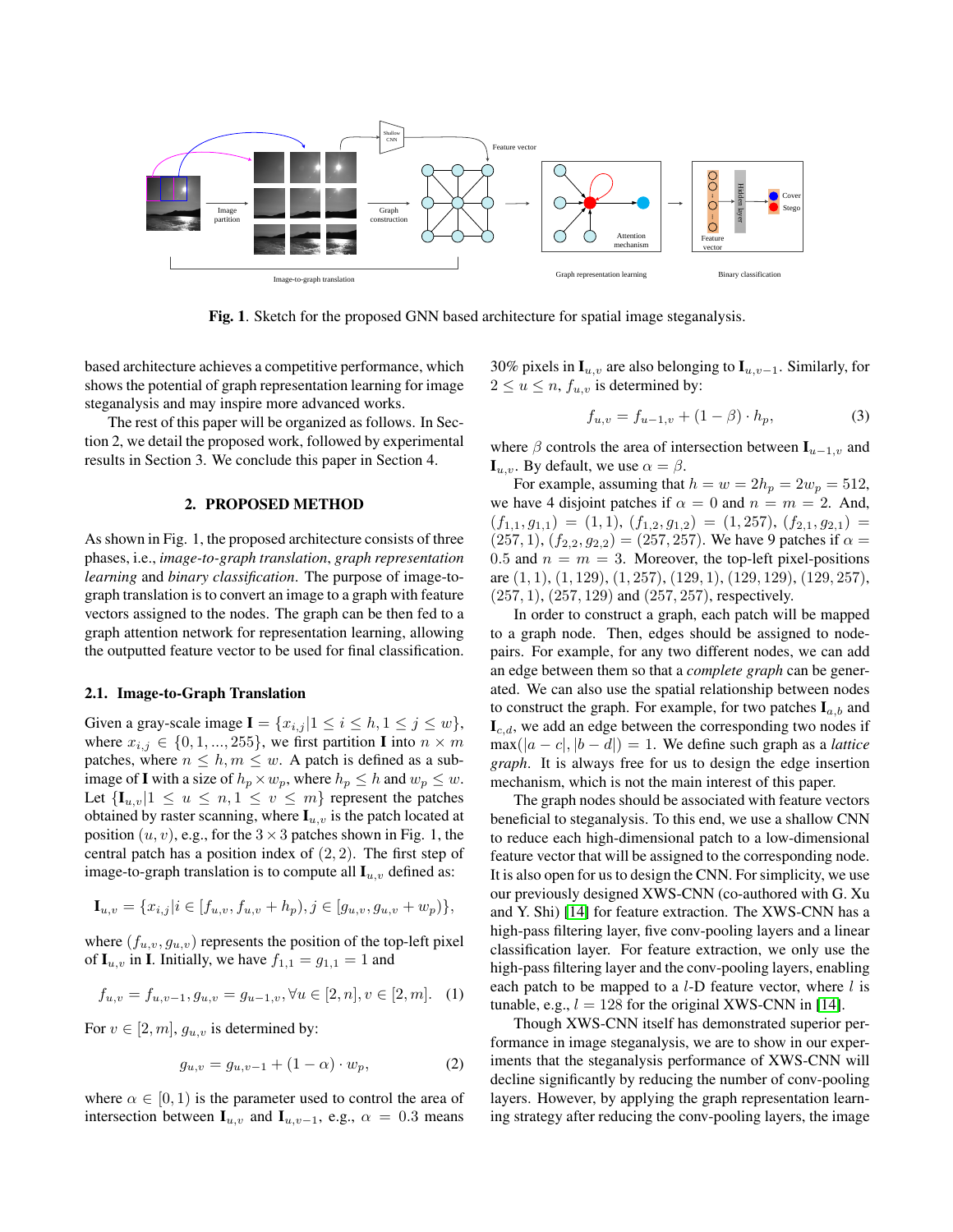steganalysis performance can be well maintained, indicating that graph learning plays an important role in steganalysis.

All patches will be processed with the same CNN. In other words, only one CNN module is trained, which has a lower computational cost and reduces the mismatch impact between multiple CNNs and multiple patches caused by diversity.

## 2.2. Graph Representation Learning

The image-to-graph translation procedure enables us to construct a graph containing nm nodes, which can be expressed as two matrices  $\mathbf{A} \in \{0, 1\}^{nm \times nm}$  and  $\mathbf{W} \in \mathbb{R}^{nm \times l}$ . Here, A means the adjacency matrix and W denotes the node features in the matrix form. The purpose of graph representation learning is to use a GNN to generate a representation (embedding) for each node in the above graph so that the node embeddings in the matrix form can be used to determine whether the corresponding image is *stego* or not. We have evaluated various GNNs and finally decided to use the graph attention network (GAT) [\[20\]](#page-4-19) due to its superiority for steganalysis. Following the neighborhood aggregation paradigm, GAT takes as input a graph (including its topological structure and descriptive features) and produces a representation for each graph node. The representation for each node can be expressed as a vector. We refer the reader to [\[20\]](#page-4-19) for more details. One thing to note is that before feeding A to the GAT, for each node, we add an edge to connect the node itself, i.e.,  $a_{i,i} = 1$  for all  $a_{i,i} \in A$ . In addition, *multi-head attention* [\[20\]](#page-4-19) is not used in this paper.

## 2.3. Binary Classification

To achieve graph-level classification, a *readout* function [\[19\]](#page-4-18) is used to generate a representation (embedding) of the entire graph according to the final node representations of GAT. In other words, the readout operation maps the final node representations in the matrix form to a real vector. The graph-level representation will be thereafter fed to a 64-D fully-connected hidden layer equipped with ReLU [\[21\]](#page-4-20), and then processed by a 2-D classification layer with softmax to output probabilities.

# 3. EXPERIMENTAL RESULTS AND ANALYSIS

#### 3.1. Basic Setup

The steganographic algorithms tested in experiments included S-UNIWARD [\[5\]](#page-4-4) and HILL [\[4\]](#page-4-3). The popular BOSSBase 1.01 [\[3\]](#page-4-2) dataset containing 10,000 natural images sized  $512 \times 512$ was used for generating stego images. For each experiment, out of 10,000 pairs of (cover/stego) images, 4,000 pairs were used for model training, 1,000 pairs were used for model validation and the rest 5,000 pairs were used for model testing. The three subsets did not intersect with each other.

We used PyTorch for simulation, accelerated with a single TITAN RTX 24 GB GPU. The batch size was 32, and the



Fig. 2. Four different shallow CNNs based on XWS-CNN.

number of epochs was 300, resulting in a total of 75,000 iterations for training a model. The learning rate was 0.001 and the Adam optimizer [\[22\]](#page-4-21) (with two hyper-parameters  $\beta_1$  =  $0.5, \beta_2 = 0.999$ ) was used to update model parameters, which were initialized with the default settings provided by PyTorch.

Our GAT implementation based on the open source  $\text{code}^1$  $\text{code}^1$ . In experiments, the number of graph attention layers (GALs) was 2. The readout function used the "average" operation to pool node representations. The dimension of the graph-level representation processed with readout was equal to that of the representation of each graph node. Both *complete graph* and *lattice graph* mentioned above were used for evaluation. And,  $h_p = w_p = 256$ ,  $n = m = 3$ ,  $\alpha = \beta = 0.5$  were used.

# 3.2. Shallow CNN

We used the high-pass filtering (HPF) layer and conv-pooling layers (CPLs) of XWS-CNN [\[14\]](#page-4-13) to construct the shallow CNN. There are 5 CPLs in XWS-CNN. By orderly collecting CPLs from bottom to top, we can construct 5 different shallow CNNs. For example, a shallow CNN may only consist of the HPF layer and Group 1 (i.e., the first CPL, or say CPL 1) of XWS-CNN. To guarantee that the feature vector outputted by the shallow CNN can be fed to the subsequent layer, the *last* average pooling operation was set to *global*. Fig. 2 provides four shallow CNNs by applying the HPF layer and CPLs of XWS-CNN. Obviously, by applying the HPF layer and all CPLs of XWS-CNN, we can construct the fifth shallow CNN, i.e., SCNN-V. {SCNN-I, SCNN-II, ..., SCNN-V} can be used for steganalysis by adding the classification layer of XWS-CNN. The corresponding models are termed as SCNN-I+BC, SCNN-II+BC, SCNN-III+BC, SCNN-IV+BC, SCNN-V+BC. Here, BC is short for binary classification. Obviously, SCNN-V+BC is equivalent to XWS-CNN. We built five graph models based on {SCNN-I, SCNN-II, ..., SCNN-V} by applying the proposed framework. The corresponding

<span id="page-2-0"></span><sup>1</sup><https://github.com/Diego999/pyGAT>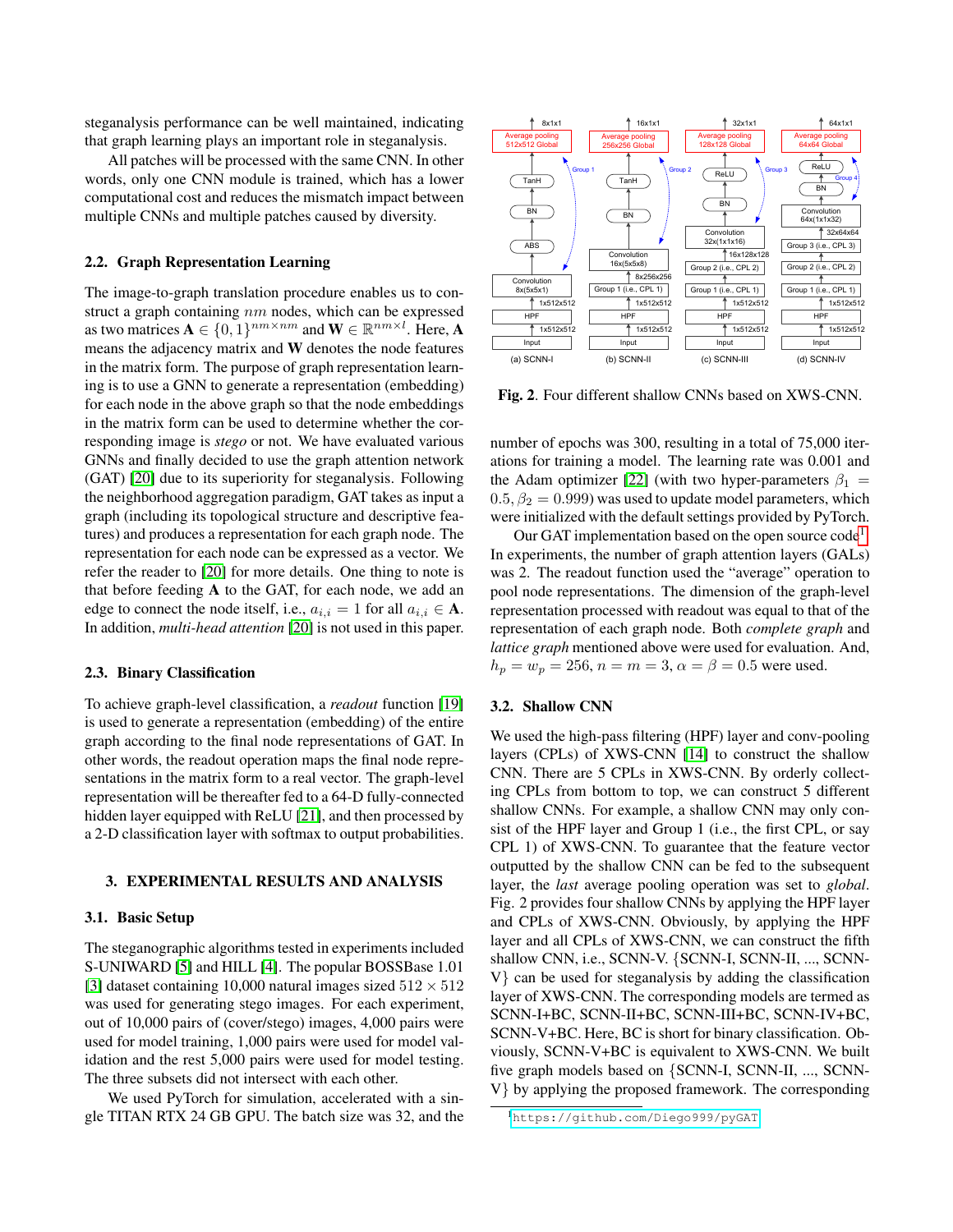

Fig. 3. Detection accuracy with an embedding rate of 0.4 bpp.

five graph models are termed as SCNN-I+GNN+BC, SCNN-II+GNN+BC, ..., SCNN-V+GNN+BC. One thing to note is that the input size of the shallow CNN should be adjusted to  $h_p \times w_p$  for the proposed method.

# 3.3. Results

The most common indicator detection accuracy defined as the percentage of correctly classified images was used to evaluate the performance. Meanwhile, two representative embedding rates: 0.4 bpp (bits per pixel) and 0.1 bpp, were tested. Fig. 3 and Fig. 4 show the results with an embedding rate of 0.4 bpp and 0.1 bpp respectively for S-UNIWARD and HILL using different models. From the two figures, we can conclude that: First, complete graph is superior to lattice graph, which may be due to the reason that complete graph enables any two nodes to be connected to each other so that local features can be efficiently aggregated and transformed to discriminative features for steganalysis. It also indicates that different graphs result in different performance. How to find the optimal graph structure needs further study in the future. Second, with complete graph, the proposed method significantly outperforms the benchmark CNN model in terms of detection accuracy, which shows the superiority of graph learn-



Fig. 4. Detection accuracy with an embedding rate of 0.1 bpp.

ing for steganalysis. Third, the performance degradation rate of graph learning is much lower than the benchmark CNN model. In other words, by reducing the number of CPLs, the proposed work can still achieve a relatively higher accuracy, e.g., for HILL with an embedding rate of 0.4 bpp shown in Fig. 3, the detection accuracy (based on complete graph) is 0.7321 when the number of CPLs is 2 (corresponding to SCNN-II+GNN+BC) and 0.6755 when the number of CPLs is only 1 (corresponding to SCNN-I+GNN+BC), which are significantly higher than the benchmark CNN model. It implies that graph learning has the ability to well exploit statistical features and structural information for steganalysis.

#### 4. CONCLUSION

This paper presents a general graph learning framework for spatial steganalysis. Experiments show that it outperforms the benchmark CNN model, which has verified the superiority of graph learning. Our main contribution is to reveal that graph learning has the potential to achieve state-of-the-art detection performance. One may use ensemble, prior knowledge (e.g., probability maps of embedding), parameter tuning techniques and other tricks to further enhance the detection performance. In the future, we will apply graph learning to JPEG domain.